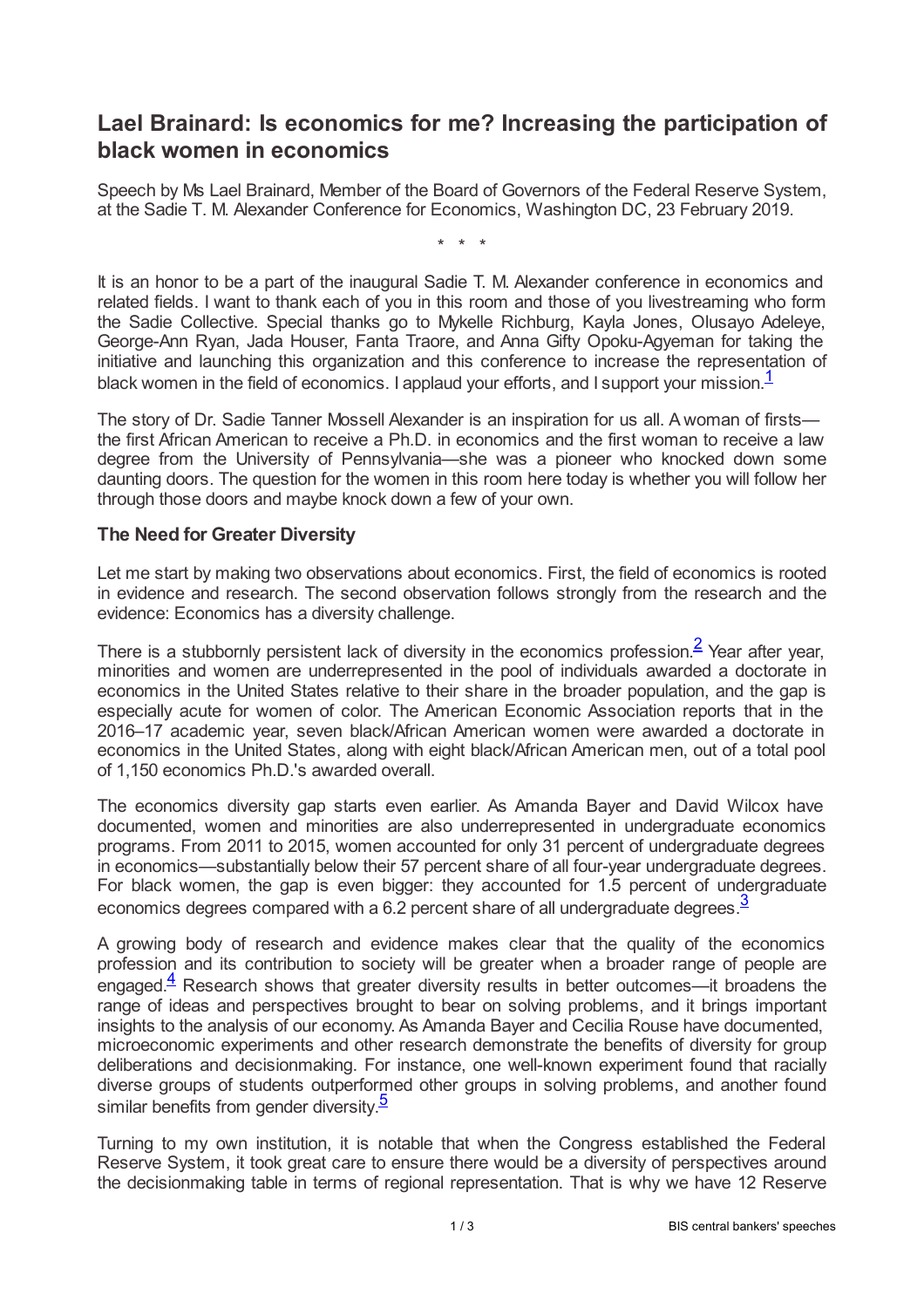Bank Districts represented on the Federal Open Market Committee. But we have not lived up to that standard on other dimensions of diversity. For instance, it was not until 2017, more than 100 years after the creation of the Federal Reserve, that the first African American, Raphael Bostic, was chosen to lead a Reserve Bank. We need to do better than that, and we will continue our efforts until the group of people around that table is more like America.

To achieve our goals, we will need to improve the diversity of the economics ecosystem more broadly. Of course, the Federal Reserve System hires people with all kinds of expertise—from lawyers to law enforcement, from financial analysts to data scientists. But our footprint is especially large in the economics job market, where as a System we routinely hire one of every 25 newly minted economics Ph.D.'s each year. In short, we have a significant stake in the diversity and vibrancy of the economics profession overall.

## **WhyConsider a Career in Economics?**

I have discussed why it is important for the Federal Reserve and for our economy to see more women of color embracing the field of economics. But what's in it for you? There are many ways your career may unfold where economics might fit in it. Some of you may decide your passion lies elsewhere as an undergraduate, and later find that advanced studies in economics align with your career interests. Others may already feel that economics is your calling. And just as there are a variety of reasons that people decide to deepen their studies in economics, so too there are many career fields where a degree in economics can be a powerful enabler.

In my case, although I did not have an undergraduate economics degree, I later decided to pursue advanced study in economics because it provided a rigorous analytical framework and approach to data to address important problems facing America. Growing up, I saw how every family's well-being is affected by their financial resilience and their economic opportunities. I decided to study economics because it provides powerful tools to help promote a better future for many Americans. I have found different ways to approach that throughout my career—from teaching the next generation of problem solvers, to assessing the challenges facing American manufacturers, to seeing the potential of microfinance for financial inclusion, to promoting maximum employment and stable inflation in my current job.

I recognize that it is challenging to look around a classroom or conference room and not see colleagues who you can relate to. It is humbling to imagine how that first economics class looked to Dr. Sadie Alexander. But now there are a number of leading scholars and practitioners in the field to provide inspiration and serve as role models. Today, you will hear from several, including Dr. Julianne Malveaux, Dr. Willene Johnson, and Dr. Lisa Cook, who will share with you their perspectives and discuss their important and interesting work.

So what might you find by pursuing economics? As I have noted, you can influence people's lives for the better. You can craft policy to change our world. You can teach and help shape the next generation. You can find the answers to questions that matter most to you. You can develop the intellectual framework and tools that will enable you to pursue a range of opportunities, not just in economics, but also in business, finance, policy, and nonprofits.

## **Conclusion**

I hope you will take away the message that the field of economics would be the richer from your engagement and has much to offer as you decide how to make your contribution. There are many opportunities for you in the field of economics, both here and abroad, in government, academia, and the private sector. Dr. Sadie Alexander knocked down the door, and I hope you will consider following her through it.

<span id="page-1-0"></span> $1$  I want to thank Fanta Traore and Nancy Riley for their assistance in preparing this text.